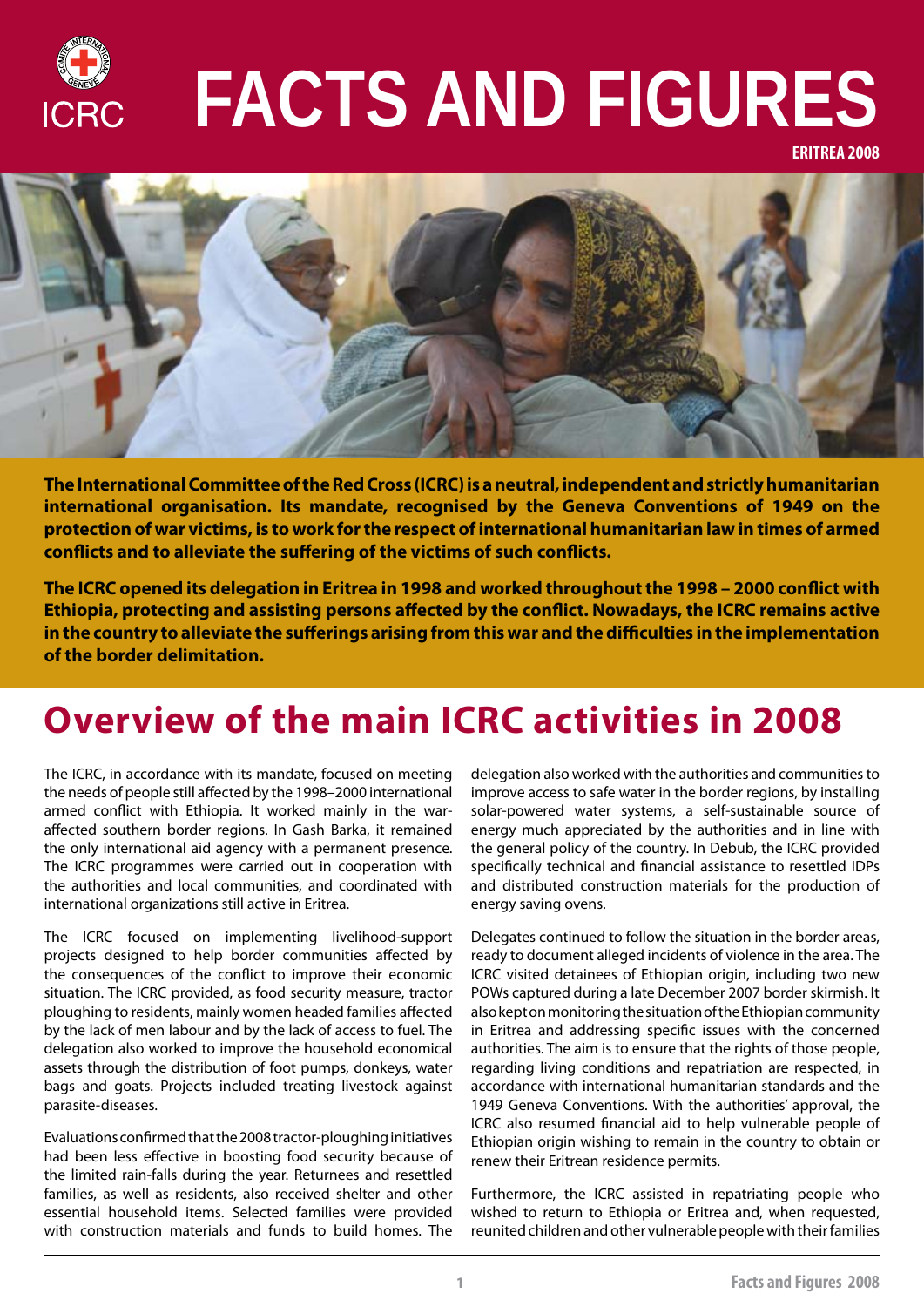across the border. While maintaining the tracing services, the ICRC delegation started handing over the Red Cross Messages network to the Red Cross Society of Eritrea so that relatives could communicate across the closed border.

The surgical training programme for general practitioners, anaesthetists and nurses in three Gash Barka hospitals (Barentu, Tesseney, and Agordat) was put on hold in mid-August 2008 due to the lack of fuel. The delegation is working on alternative energy options, such as the installation of solar systems at the office and residences in Barentu to be able to resume its surgical training activities. In the meantime, following graduation of 50 medical students that are being dispatched to the different hospitals in the country to carry out their internship, the ICRC

delegation with and the Ministry of Health signed a new Memorandum of Understanding to support medical facilities and referral hospitals in their surgical training programme.

Small-scale programmes to promote IHL progressed as planned with the Eritrean armed forces and civil society. The military, for example, sent senior officers to an IHL course abroad, under ICRC sponsorship, and completed a Tigrinya translation of the ICRC's IHL instructor's manual.

Since the suspension of the Eritrean Red Cross activities was lifted by the government in April, the ICRC resumed its cooperation with the National Society in the fields of Tracing, Assistance and Dissemination.

# Population in the border areas

# **Providing potable water in adequate quantity**

During the first part of the year 2008, the ICRC responded to needs of drinking water of people living in remote areas located in the border zone with Ethiopia. In these areas, the sources of water are usually far from the villages, seasonal and providing contaminated water. The villagers, particularly women and children, walk for hours to reach shallow hand dug wells or ponds used also by animals.

The ICRC worked closely with the Eritrean Water Authorities to identify suitable sites for drilling. After having drilled and tested the boreholes ICRC technicians install solar-powered water pumps. The villagers under the supervision of and together with the ICRC technical staff build the pipeline and the public fountains that will provide water. Every system is designed to provide 20 litres per day per person. The size of each system is based on the yield of the borehole and on the number of beneficiaries. Considering the shortage of fuel and the limited resources of the rural communities, solar-powered water supply systems continued to be favoured for all permanent structures.

During the second part of the period under review, because of the lack of fuel no new water systems were constructed.

A WaSH (Water Sanitation Hygiene) training run by the ICRC field officers, took place in the villages where a solar water supply system had been built. The training aims to constitute the water committee that will manage the water system, gives basic hygiene education and knowledge of financial management to ensure sustainability of the action.

#### **In 2008**

**21'100 persons benefited from improved access to drinking water through the construction of 8 solarpowered water supply systems, the drilling of 4 boreholes, the construction of 1 water catchment's dam, the construction of 1 semi-urban water supply system and the reparation of 1dam.**



Solar-powered water supply system built by the ICRC, Aklelet, Gash – Barka region.



Solar- powered water supply system built by the ICRC, Berik Hutsa, Debub Region.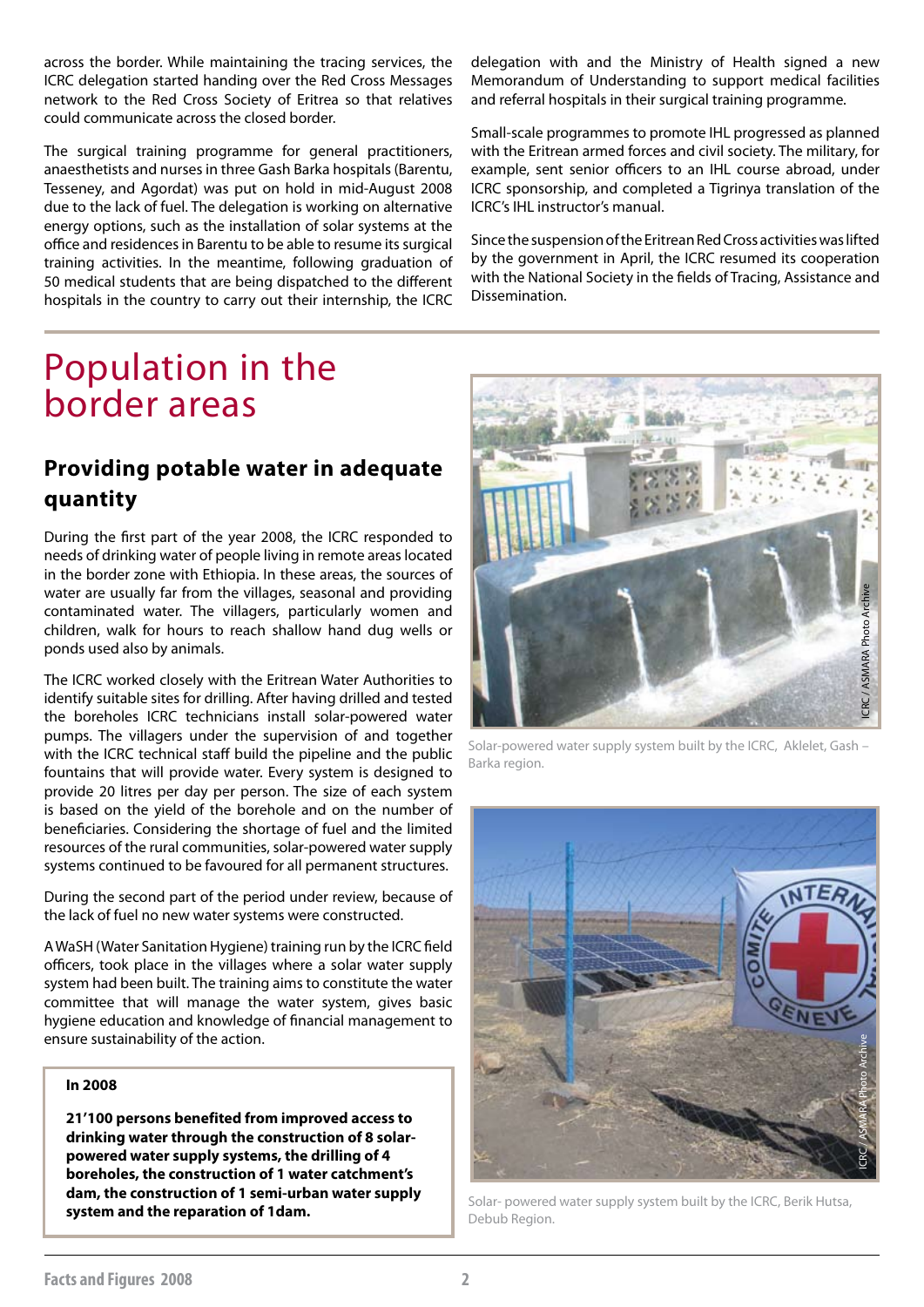

ICRC Housing Project, Una Nazo and Kudoweyba resettlers, Tsorona Subzone, Debub region.

### **Construction of Houses**

Despite the lack of fuel that has hampered assistance operations since April 2008, the construction of 250 houses for resettled IDPs that initiated in October 2007, and the construction of 300 houses that started in January 2008 was accomplished at the end of the year. Cars were rented in order to be able to monitor the activities (at least two times per month) and rented trucks transported the necessary construction materials on site.

The ICRC distributed all the materials (sand, gravel, stones, cement, hollow blocks, nails, and iron sheets) and provided technical and financial assistance to IDPs that have been resettled to areas where no shelter was available. The beneficiaries are responsible for the construction of the houses. The financial contribution (an incentive of 4000Nakfa per family) was distributed directly to the



Energy saving oven built for resettlers, Tsorona Subzone, Debub region.

people in two instalments: The first when the external walls of the house were constructed, the second when the construction was completed. The incentive enabled the beneficiaries to hire masons and carpenters to build the house, or to improve the quality of the construction.

# **Capacity building of Eritrean water authorities**

To ensure long-term sustainability of water supply systems in Eritrea and to enable

the water authorities to design new systems and maintain them, the ICRC organised two training sessions for Water Resource Department (WRD) employees. Participants coming from the six Regions and from the central office in Asmara attended a three weeks course on GIS software (Geographic Information System: captures, stores, analyzes, manages and presents data that refer to a specific location) and a one week course on water network design with Epanet software (U.S. Environmental Protection Agency Network).

#### **In 2008**

- **• 2'750 persons benefited from adequate shelter through the construction of 550 houses.**
- **• 250 persons are now able to build energy saving ovens thanks to the materials and training provided.**
- **Following attendance of the GIS and Epanet courses, 39 WRD employees are now able to plan and design new water networks and to improve the hydraulic performances of the existent.**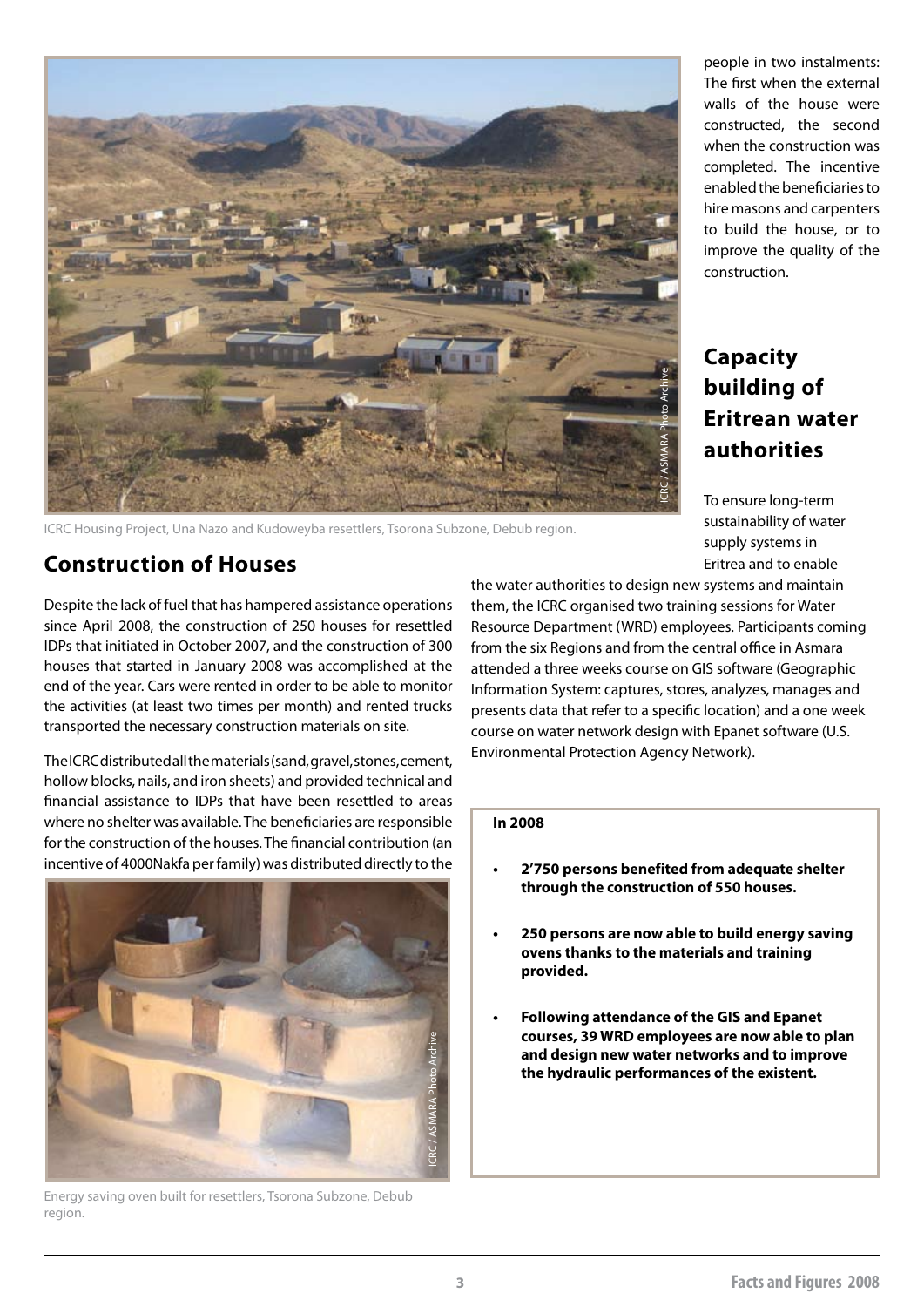# Boosting economic security of resident population

### **Distribution of household items**

Returning or resettled families were able to set up home in the border area using tarpaulins, rope, blankets, jerry cans and soap provided by the ICRC. The assistance was coordinated with the authorities, UNDP, which financed the transport of the former IDPs, and UNICEF, which rehabilitated health posts and schools. Temporary shelters and essential households' items were distributed to 22,989 individuals representing 5,599 households among whom 12,830 individuals representing 3,005 households were assisted twice.



Distribution of temporary shelter and essential household items, Debub region.

# **Tractor Ploughing**

Some 8,000 struggling families in Debub region, most of them headed by women, had their fields ploughed in May and July, ahead of the planting season, by tractors hired by the ICRC. The



Tractor ploughing in Debub region.

tractors ploughed a total of 7,700 hectares of fertile land. The families lacked the farm equipment or manpower, or both, to do the work, and would otherwise have had to leave their land fallow, thereby reducing their already meagre income. After the ploughing, the families began planting crops or rented their field to other farmers, thus increasing their income. Assessments showed that the 2007 tractor-ploughing initiatives helped boost food security, so 7,000 more beneficiaries than planned were added to the 2008 programme.

#### **In 2008,**

l

- **• 39,905 individuals, representing 7,981 households, benefited from the services of tractor ploughing of (twice) 3,850 hectares of land**
- **• 22,989 individuals representing 5,599 households who returned or were recently resettled received 14,527 kg of soap, 5,184 tarpaulins, 4,894 jerry cans, 2,002 buckets, 11,781 blankets 113,875 meters of rope.**

# **Distribution of Donkeys and water containers**

Poor families in the border region who live far from a water point were given donkeys and a large water container. This allowed women and girls to fetch more water in a shorter time, which freed them up for other productive activities. Families also used the donkeys to collect and carry crops, firewood and fodder, and take products to market to sell or barter.



Distribution of donkeys and Jirbas, Debub Region.

#### **In 2008,**

- **• 1,830 people benefited from the provision of donkeys and water containers.**
- **• 1,115 people benefited from the provision of goats.**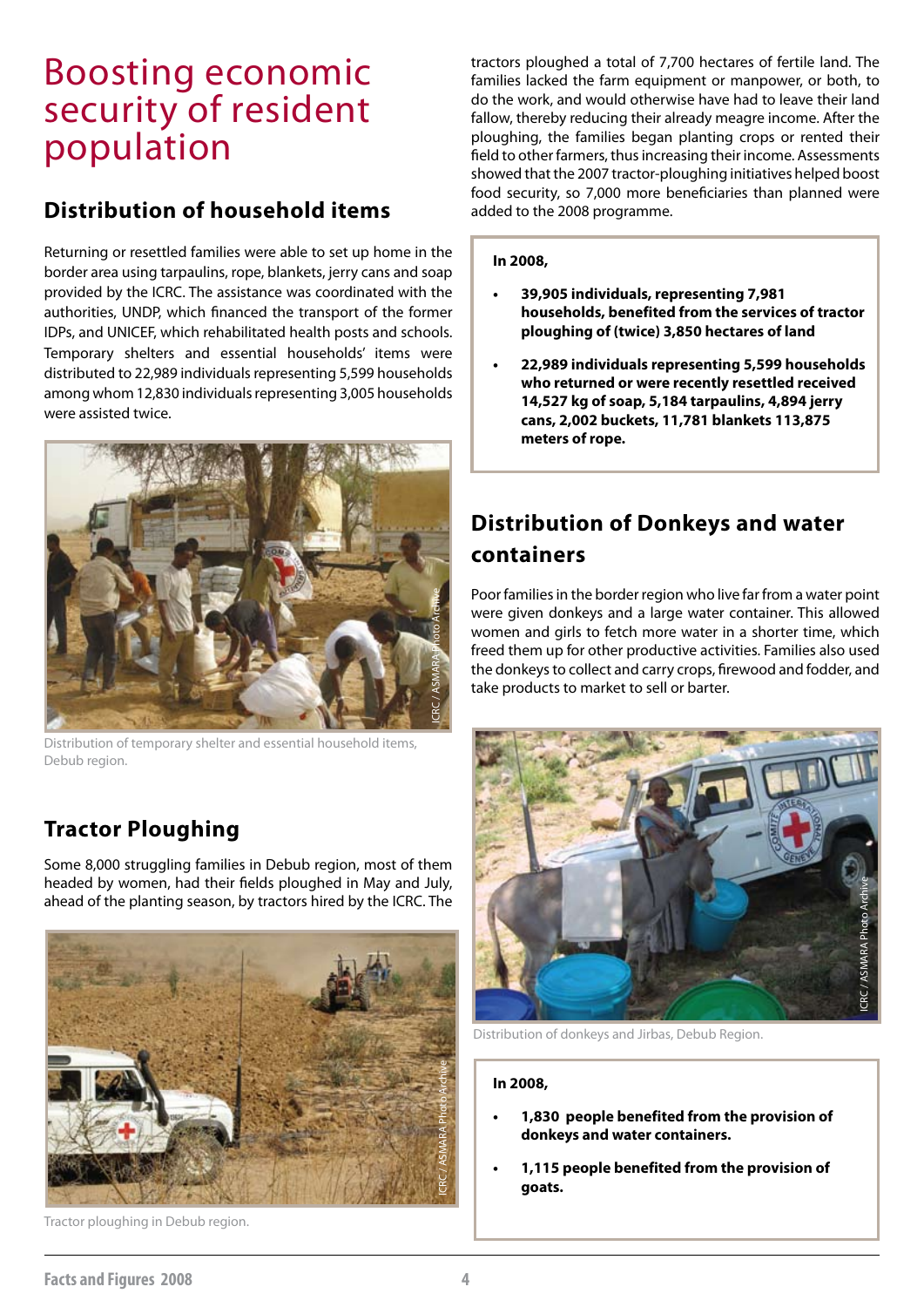# **Distribution of goats**

Other families opted to receive goats from the ICRC. The animals are resilient and need little upkeep, which facilitate their survival in lean periods, and provide milk and meat, or can be sold. To increase the availability of meat, milk and income, the ICRC distributed 5 goats (each) to selected households with extremely low income.



# **Distribution of foot pumps**

To increase the income and the variety of food available, residents living along the border received foot pumps, tools and seeds, enabling beneficiaries to sell their harvest. The items were distributed to households having a basic knowledge in gardening and possessing a land plot near a water source. The foot pumps require only manual labour, therefore the beneficiaries are independent from the availability of fuel to run the pumps.

The monitoring and evaluation field trips proved that the people who received the materials managed to enhance their income by increasing the size of land cultivated.

#### **In 2008,**

- **• 368 households representing 1,840 individuals received 92 foot pumps and 92 kits of seeds and tools. The average is one pump, one kit of seeds and tools for 4 households.**
- **• 18,908 households representing 94,540 individuals were supported in the anti-parasite treatment of 470,958 animals.**



Distribution of foot pump to gardeners in border areas, Senafe sub zone, Debub Region.

# **Livestock treatment**

To strengthen the physical condition of livestock before the rainy season the ICRC planned to inoculate with parasites control drugs 470,958 animals belonging to 18,908 households living in border areas in two phases (before and after the rainy season). Because of the lack of fuel availability that hampered the implementation of the project only the first phase of the programme was implemented.



Anti-parasite treatment of livestock, Debub Region.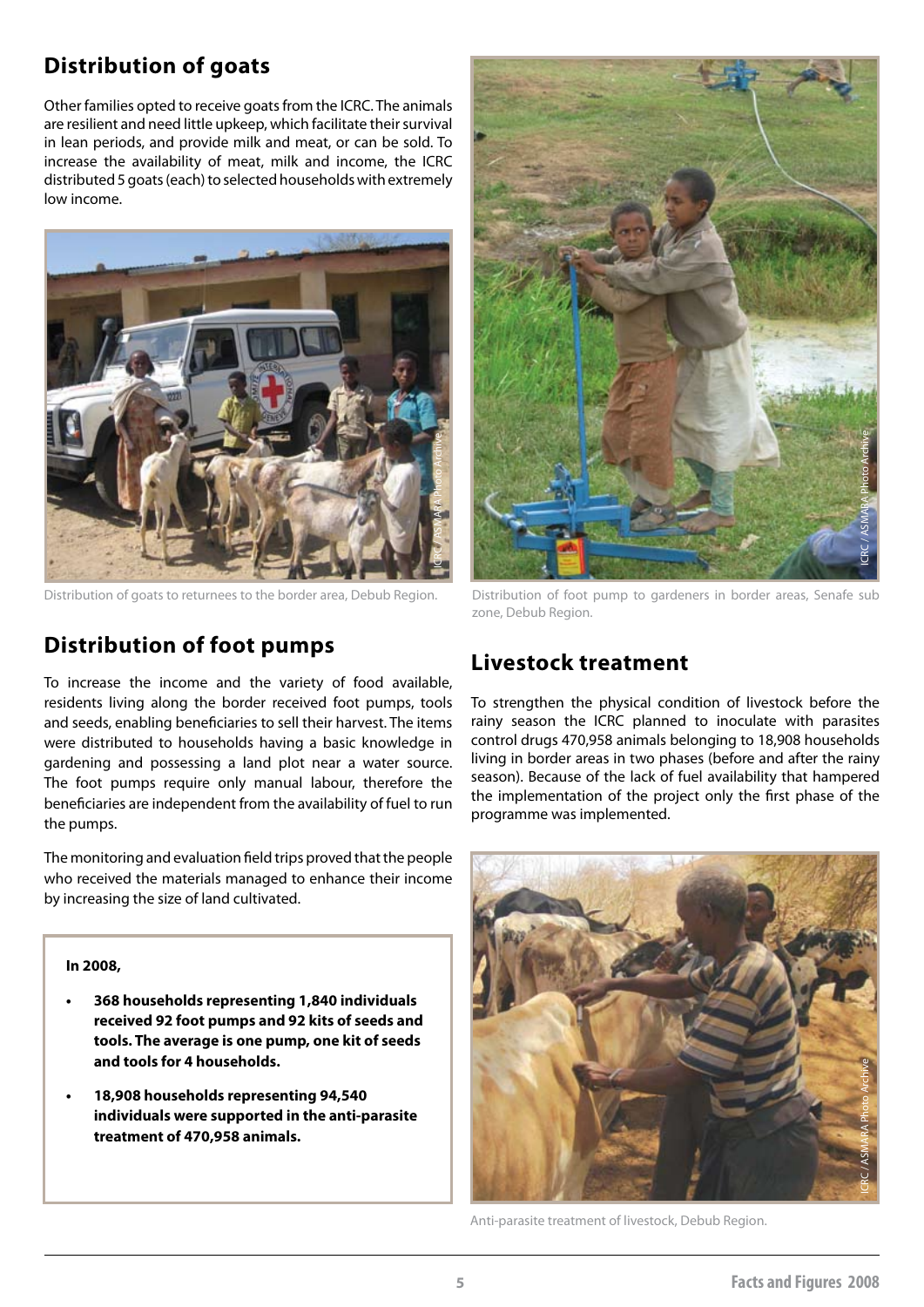# Restoring/ Maintaining of Family Links

### **Exchange of family news**

Families separated by the war continued to be able to communicate across the closed Eritrea-Ethiopia border through the tracing and RCM services. At their request, people of Eritrean or Ethiopian origin were repatriated and the children, the elderly and the sick, reunited with their families across the border, under ICRC auspices. This remained their only legal means of returning to their country of origin. Following ICRC interventions, both governments continued to approve the reunification of couples of mixed origin. This mainly concerned women of Eritrean origin joining their husbands in Ethiopia, but in March, for the first time, a woman of Ethiopian origin, with her nine-year-old son, was reunited with her husband in Eritrea. Prior to repatriations, 148 needy people obtained their exit visas from Eritrea with ICRC financial support. People also had their official documents forwarded so that they could apply for jobs or pursue their studies.



Distribution of Red Cross Message to a family in Debub Region.

The ICRC was temporarily running the Red Cross Message (RCM) service during the first part of the year until the Eritrean Red Cross fully resumed its activities.

The ICRC also monitored the situation of civilians of Ethiopian origin living in Eritrea and made necessary representations on their behalf to the relevant authorities. With ICRC financial assistance, 166 such people who had little or no income or support obtained or renewed their Eritrean residence permits. The beneficiaries included women with children wishing to stay in Eritrea whose husbands were in the national service, and who wished to stay in Eritrea, and elderly people who had no close family in Ethiopia.

#### **In 2008,**

- **• 5750 RCMs collected from and 8339 RCMs distributed to civilians.**
- **• new tracing requests registered for 25 people (6 females; 2 minors at the time of disappearance); 61 people located; 209 people (60 females; 53 minors at the time of disappearance) still being sought.**
- **• 1714 people voluntarily repatriated from Eritrea to Ethiopia (out of which 85 people in Eritrea reunited with their families in Ethiopia, including 56 unaccompanied/separated children) and 52 people voluntarily repatriated from Ethiopia to Eritrea.**
- **• 21 unaccompanied/separated children registered; 3 cases of unaccompanied/separated child still being handled.**
- **• 33 persons in Ethiopia received official documents relayed from Eritrea and 30 persons in Eritrea received documents from Ethiopia.**

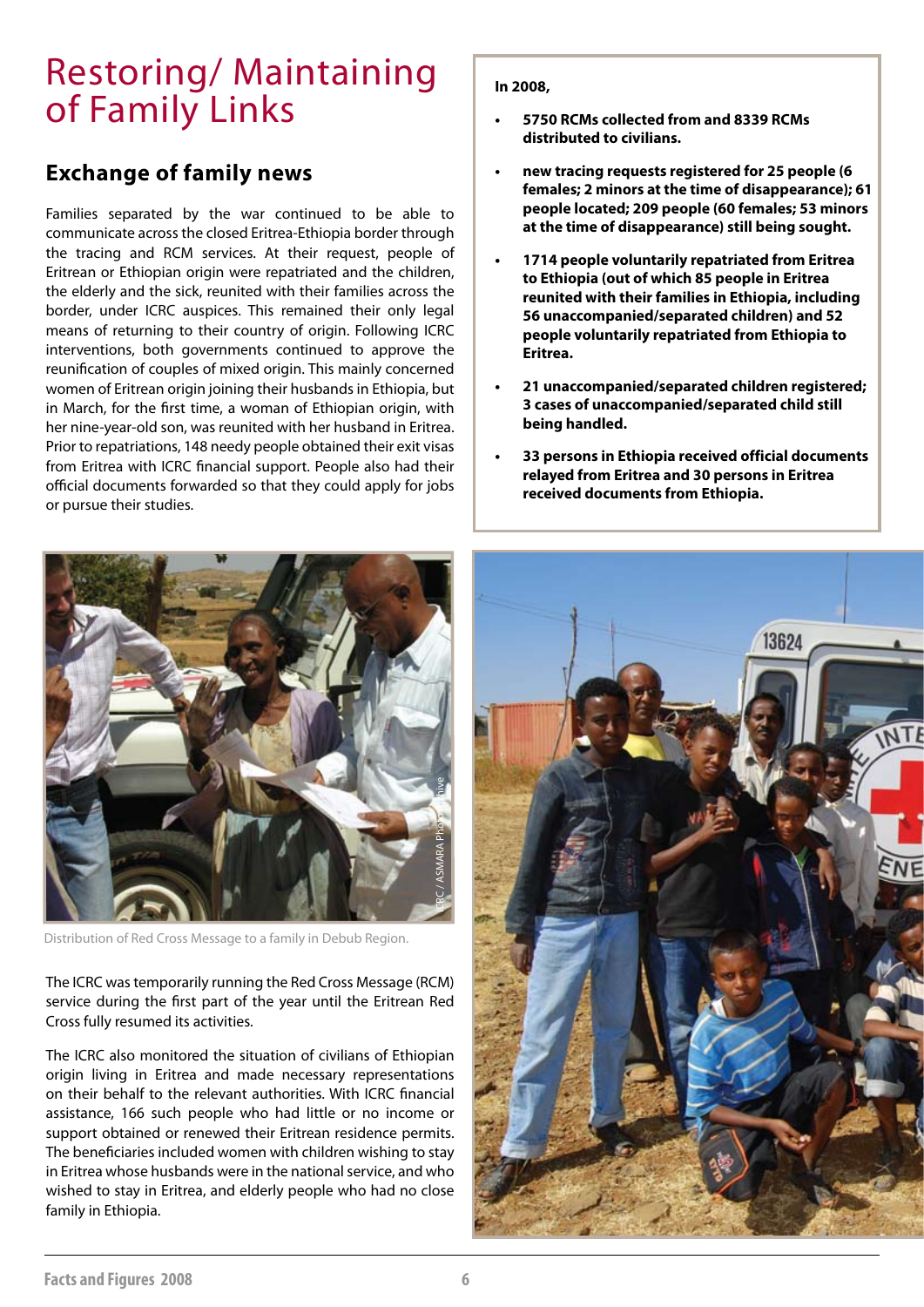The two POWs of Ethiopian origin captured by Eritrean forces in late December 2007 during a border skirmish were visited by the ICRC, with the Eritrean government's approval and according to the organization's standard procedures. The delegates monitored detention conditions, and both were able to exchange messages with their families. The ICRC also monitored the situation of the few remaining former POWs who had declined repatriation in



Family reunion from Ethiopia to Eritrea, Mendefera transit camp.



2002. Two of whom were repatriated at their request in March and June respectively.

The ICRC also visited detainees of Ethiopian origin held in Eritrea and informed the local detaining authorities confidentially of its findings and recommendations, in accordance with humanitarian principles and the relevant provisions of the 1949 Geneva Conventions. Inmates were offered the RCM service to communicate with relatives and received, where necessary, blankets, clothing, and hygiene products.

#### **In 2008,**

- **• 492 detainees visited and monitored individually (103 females; 29 minors) and 402 newly registered (96 females; 25 minors), during 115 visits to 49 places of detention.**
- **• 174 RCMs collected from and 190 RCMs distributed to detainees.**

# Health

# **Surgical trainings and trauma management**

Eritrea continues to face a shortage of qualified medical personnel, leaving the country short of surgical and physical rehabilitation services.

To boost surgical capacities, general practitioners, anaesthetists and nurses at three hospitals in the Gash Barka border region (population 700'000) were participating in a training programme conducted by a four-person ICRC surgical team. The ICRC had to suspend the surgical training programme in August 2008 because of the shortage of fuel. Patients from the Gash Barka region in need of particular surgical care are now referred to other hospitals in the region, or to Asmara.

The Ministry of Health selected the Barentu Referral Hospital in Gash Barka as a training centre for newly graduated medical staff. The delegation signed a new Memorandum of Understanding with the Ministry of Health to support medical facilities and referral hospitals in their training programme.

#### **In 2008,**

**Under ICRC supervision, in the 3 ICRC-supported hospitals:**

278 surgical cases admitted, of whom 15 weapon**wounded (including 1 woman, 1 child, and 3 men injured by mines or explosive remnants of war)**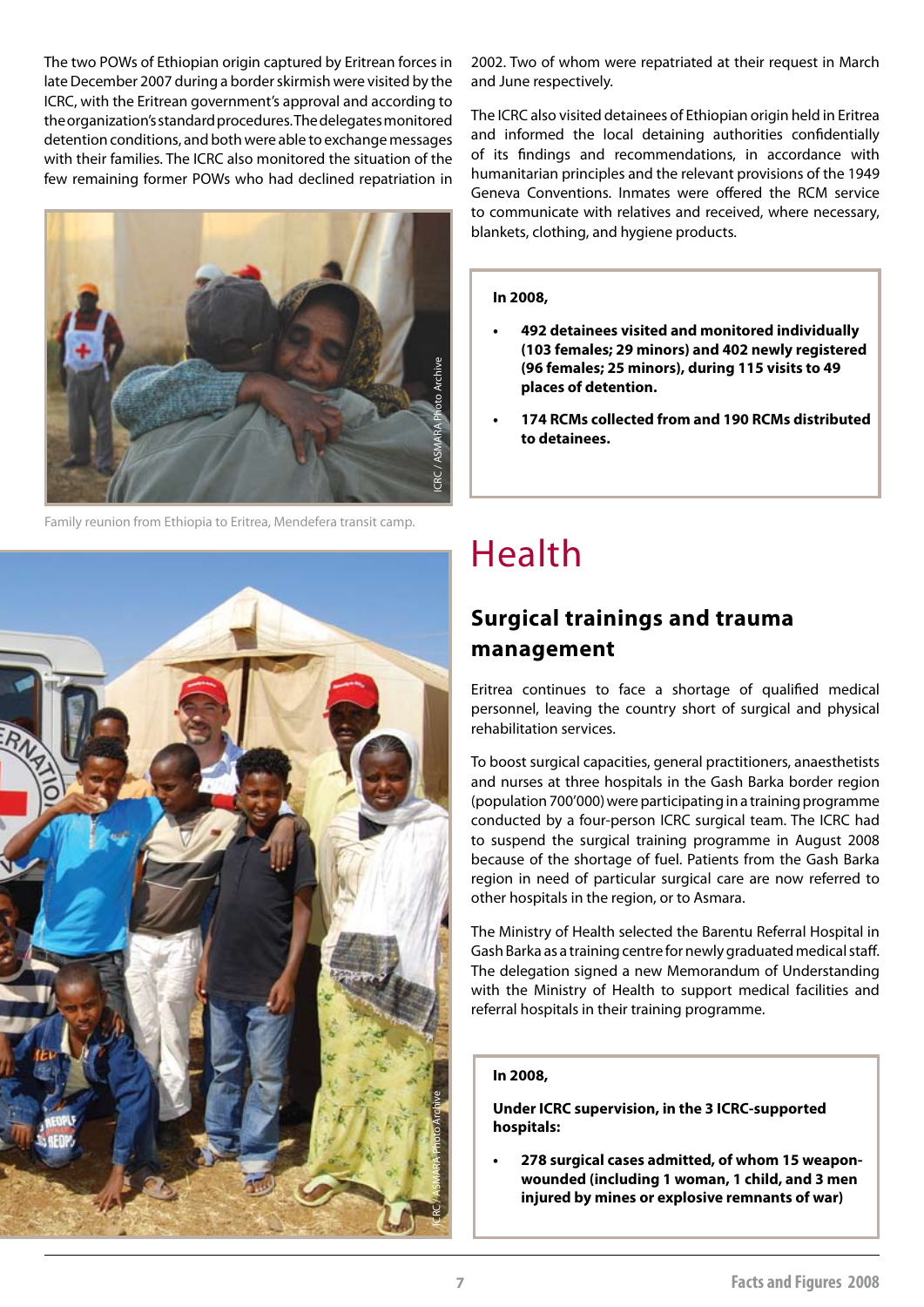- **• 259 surgical operations performed.**
- **• 147 general practitioners and nursing staff enhanced their surgical skills through participation in two Emergency Room Trauma Courses and one War Wounded Surgery Seminar organized in collaboration with the Ministry of Health.**
- **14 permanent staff of the Barentu Hospital received training in nursing care and operating theatre management (hygiene, sterilization, preparation of sets).**
- **35 medical personnel working in Barentu and Glass (Keren) Military Hospitals attended a workshop on trauma management that was organized in collaboration with the Ministry of Defence.**



War Surgery Seminar, Asmara.

# **Physical Rehabilitation and physiotherapy trainings**

Following extensive negotiations with local authorities, the delegation signed a Memorandum of Understanding on Physical Rehabilitation with the Ministry of Labour and Human Welfare and started upgrading the three orthopaedic workshops in Eritrea with orthopaedic production material.

#### **In 2008,**

**4 refresher courses for 43 physiotherapists conducted by the ICRC in coordination with Ministry of Health to help Eritrea meet the demand for physiotherapy services.**



Certificate handing over ceremony Refresher Course for physiotherapists, Asmara.

# Promotion of International Humanitarian Law

As in other countries, the ICRC's ability to protect and assist populations affected by conflict depends upon the authorities' support for IHL and the ICRC's related mandate. The Eritrean government had not yet officially endorsed the ICRC's Tigrinya translation of the 1949 Geneva Conventions, but the Ministry of Justice received a printed version to circulate as an aid in drafting domestic laws implementing IHL.

At the local level, authorities in various regions received publications on IHL and the ICRC. In addition, during two Emergency Room Trauma Courses conducted in July and September, 56 Health Ministry medical personnel learned about their rights and duties under IHL during armed conflict.

### **Training to Eritrean Defence Force**

The Eritrean Defence Forces (EDF) expressed their ongoing commitment to work with the ICRC on a small-scale programme aimed at integrating IHL into military training.

Under ICRC sponsorship, two high-ranking EDF instructors completed an IHL course in San Remo in March. The EDF also produced a Tigrinya translation of the ICRC IHL instructors' manual for use in the three courses agreed on for 2008, and Ministry of Defence received a standard set of IHL reference documents. Senior military officers' knowledge of IHL and the ICRC contributed to facilitating ICRC activities, for example the visit to the two new POWs. In the field, soldiers at checkpoints were given IHL promotional materials.

Senior EDF-officers enhanced their knowledge of IHL through participating in a one week legal advisor course. A two weeks' IHL train-the-trainers' course for EDF officers was conducted by the ICRC, in collaboration with the EDF. Following the course, the newly appointed trainers are now able to teach troops in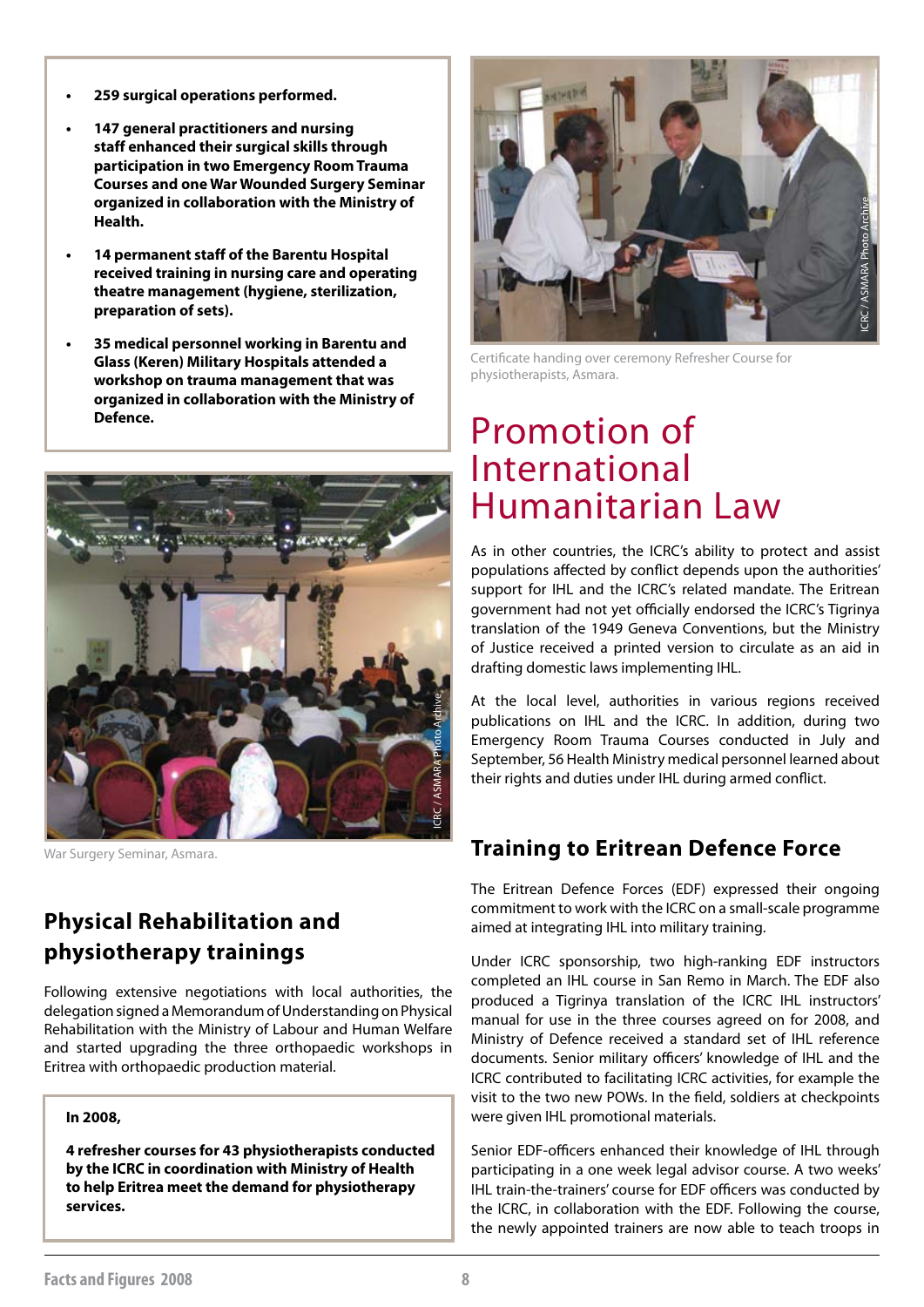their respective operational zones about basic principles of IHL **Civil Society** in armed conflict.

#### **In 2008,**

- **Nineteen local physiotherapists attended a twohour session on ICRC and IHL during a two-week physiotherapist training co-organised by the ICRC and the Ministry of Health in Asmara.**
- **Similarly, during a War Wounded Surgery Seminar co-organized by the ICRC and the Ministry of Health in November in Asmara, 86 health professionals (Surgeons, GPs, Nurses, internship medical doctors) from the six regions of Eritrea were briefed about the ICRC and their rights and duties under IHL during armed conflict.**
- **Fifty-three police officers of various police stations of the Central Region attended a session on the ICRC and IHL during a first aid training organized by the Red Cross Society of Eritrea.**
- **• Thirty-six prison officers of the Eritrean Prison and Rehabilitation Services, who came from the 11 prisons located in the six regions of Eritrea, attended a 10-day ICRC-sponsored legal training for prison officials. Legal advisors from the prison service and Ministry of Justice legal experts conducted the training. The ICRC briefed participants on basic principles of IHL and on its mandate, role and activities in prisons.**
- **• 16 EDF officers took part in a one-week legal advisor course in August.**
- **• 31 EDF officers attended a two-weeks' train-thetrainers course on IHL in August.**
- **• 25 officers attended a one-week refresher course on IHL in October.**



IHL course, Eritrean Defence Forces trainers, Embatkalla.

Opinion-makers and the general public took part in information and dissemination sessions to generate support for IHL and the work of the ICRC and the Red Cross and Red Crescent Movement. IHL promotional material was handed over to them.



Dissemination to kudo Weyba and Una Nazo ICRC housing project beneficiaries, Debub Region.

#### **In 2008,**

- **• over 100 key stakeholders, including senior representatives of the government and diplomatic community, attended an event in Asmara held by Red Cross and Red Crescent Movement partners to mark the World Red Cross and Red Crescent Day (8 May); publications on ICRC and IHL were distributed during the event.**
- Some 4,500 visitors, many of them teachers or **students stopped by the ICRC's stand at the 10 day National Book Fair in Asmara and received information material about the ICRC and IHL.**
- **• 20 students of the Evangelical Lutheran Church took part in an introductory session on IHL and the ICRC.**
- **The Heads of the Sawa National Centre of Vocational Training were briefed on the ICRC and IHL with a view to promote IHL to college students in the future. An information page that explains ICRC's mandate and activities was posted in the graduation bulletin, which was distributed to 3000 graduates of the vocational centre.**
- **• 40 staff members of the National Union of Eritrean Youth and Students for the first time attended a session on IHL and the ICRC in Asmara.**
- **in November, 23 volunteers of the Red Cross Society of Eritrea, who came to attend a Mine Risk Education session, were briefed about the ICRC and IHL .**
- **• some 80 beneficiaries of the ICRC housing project in the Southern Region were briefed on the ICRC and IHL in December.**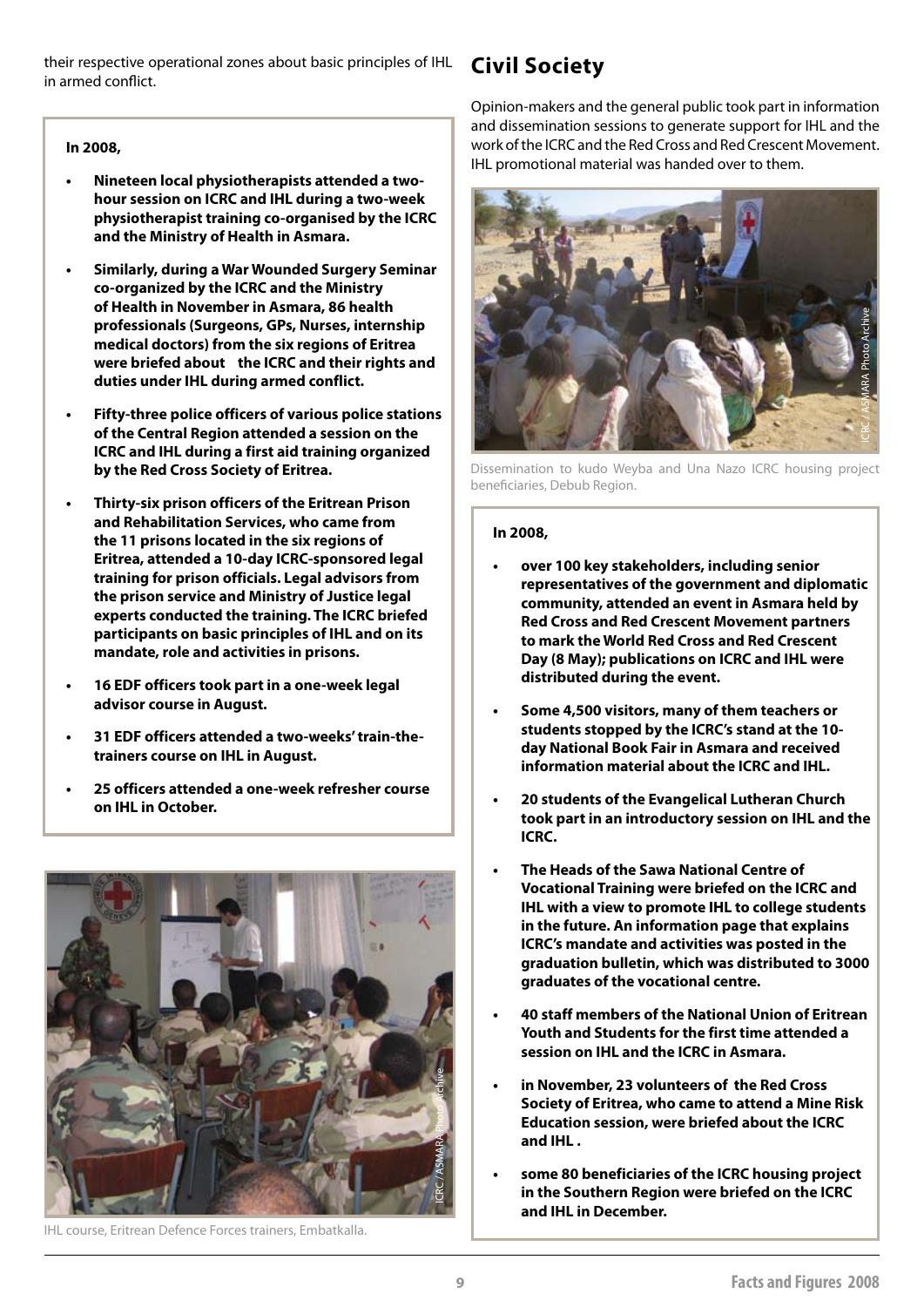# Cooperation with the Red Cross Society of Eritrea

The Red Cross Society of Eritrea (RCSE) was notified by the government on 8 April that the suspension of its activities had been lifted. At the government's request, the Society had ceased work from early February 2007, pending the outcome of an investigation into its internal affairs. The government also transferred patronage of the Eritrean Red Cross from the Ministry of Labour and Human Welfare to the Ministry of Health. The National Society reactivated its branches and resumed its activities during the second half of the year. In coordination with Red Cross and Red Crescent Movement partners, the ICRC defined through ad hoc agreements its support for the tracing, assistance and communication programmes of the National Society.

# **Tracing**

During the suspension of the RCSE, the ICRC ensured the distribution and collection of RCMs throughout Eritrea. Following an agreement signed in August 2008 with the National Society, the ICRC focused on reactivating the RCSE's network in three identified priority regions (Maekel, Gash Barka and Debub), where more than 80% of the RCMs are collected/distributed. In order to ensure the optimal working of the network, specific training was conducted for 88 volunteers in the three regions on modalities for the collection and distribution of RCMs. The complete hand-over of the RCMs distribution/collection in the three above-mentioned regions was finalized in December.

#### **In 2008,**

**1'499 RCMs were handed over to the National Society, 564 RCMs were collected by the National Society.**

### **Dissemination**

In September 2008, with financial support of the ICRC, the Law and Fundamental Principles department of the National Society resumed its basic dissemination sessions which targeted 390 officials and business community members, 614 community members, 6100 students and 90 governmental officials with the aim of informing the general public on the Red Cross and



World Red Cross and Red Crescent Day (8th of May) Celebration, Asmara.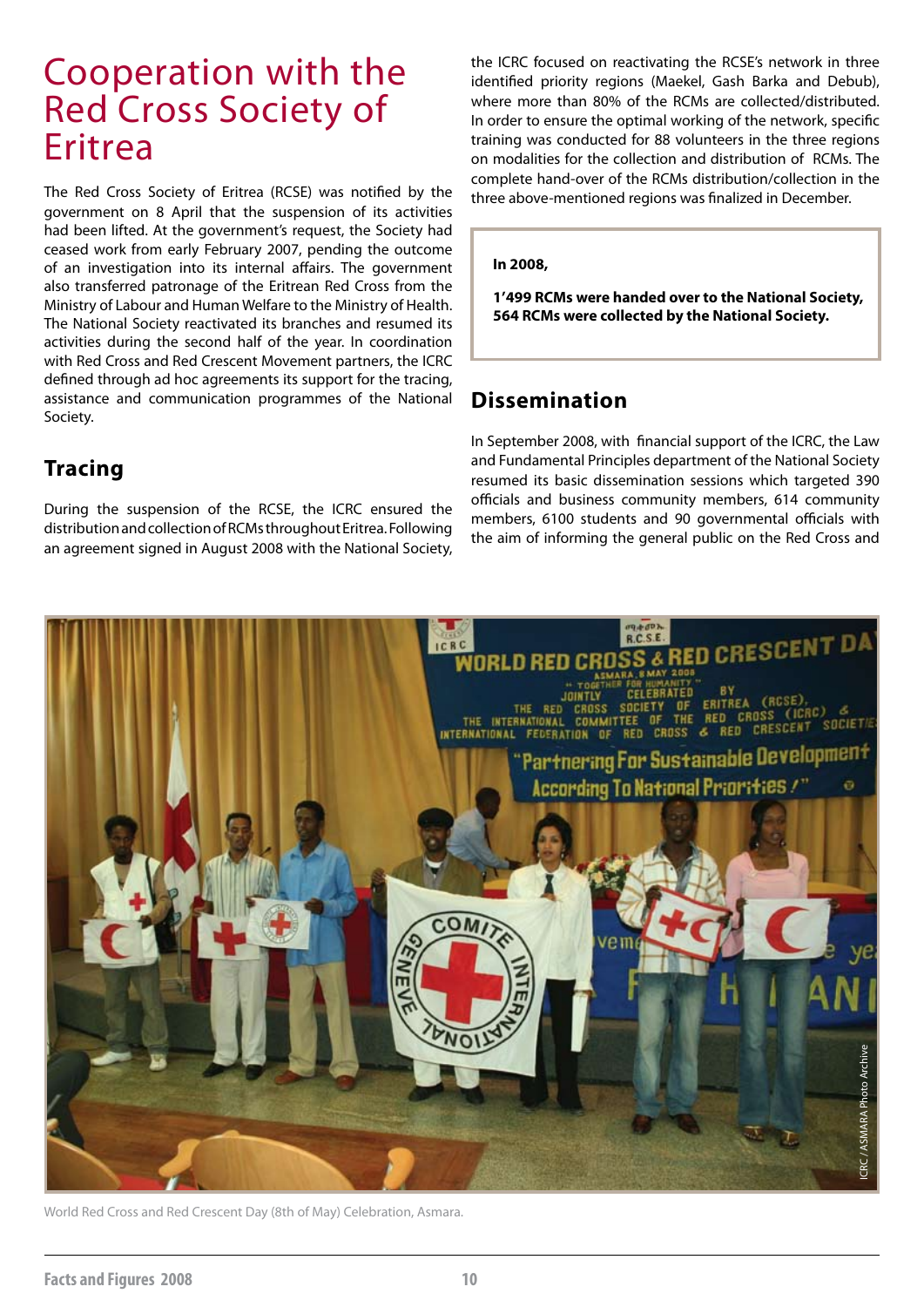Red Crescent Movement, its principles and activities and thus strengthen the support needed for the National Society to gain recognition from Eritrean authorities. 98 RCSE volunteers were trained about the mandate and principles of the Red Cross to enable them to disseminate their knowledge to local communities. 23 volunteers took the Mine Risk Education (MRE) awareness training. Consequently, 2300 community members attended MRE sessions aimed at reinforcing their awareness of mine risks.

### **Assistance**

The RCSE continued giving First Aid trainings with the support of ICRC to industrial workers, transport company drivers, police forces and students (872 persons). The ICRC has supported the NS to further develop its human resources in the field of First Aid by conducting five-days of First Aid train-the-trainers session for 26 staff and volunteers. 150 RCAT members (Branch disaster response teams) attended a course on Relief Management aimed at creating a core-group within the National Society able to efficiently address emergency situations caused by natural disasters in the country.